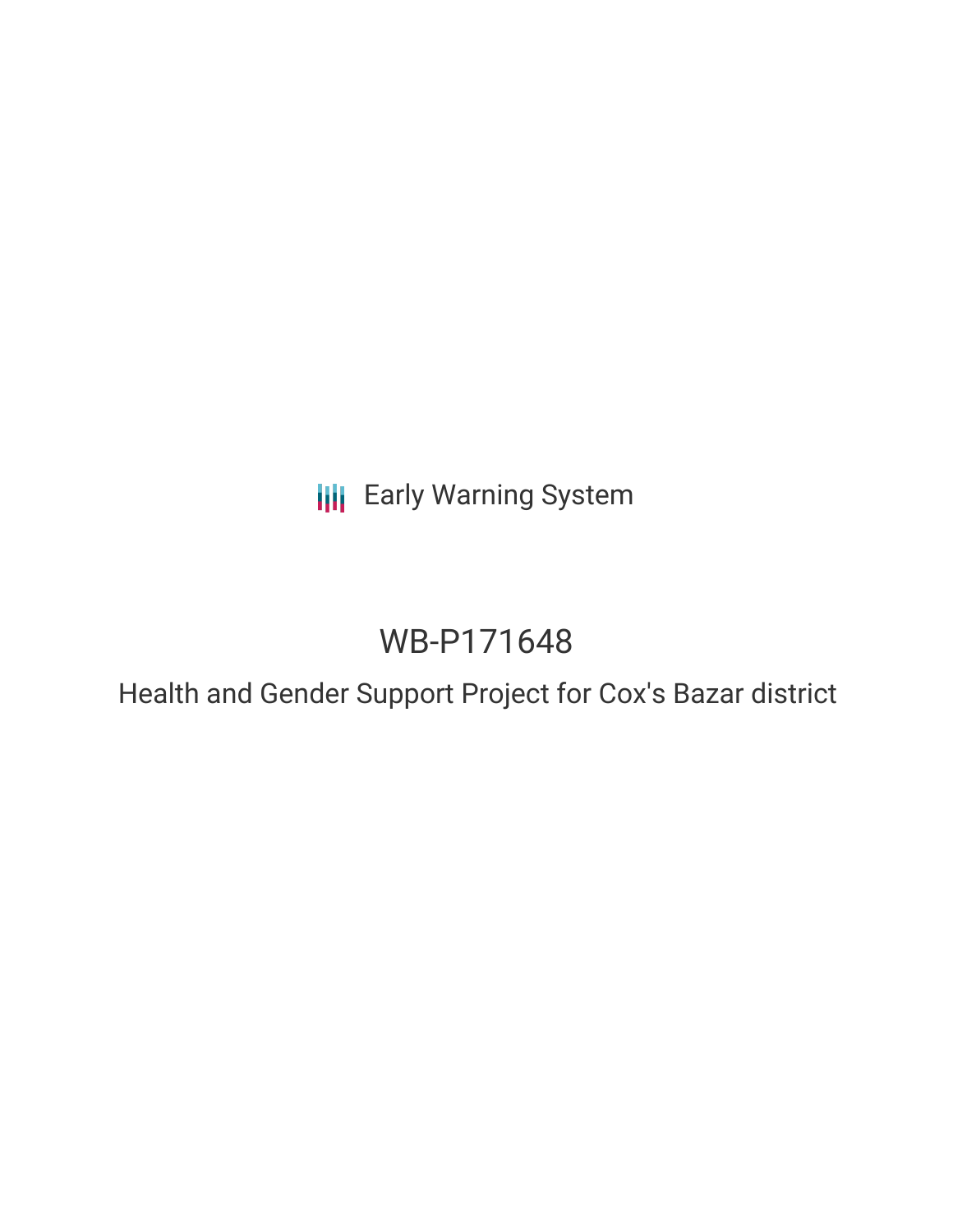

#### **Quick Facts**

| <b>Countries</b>               | Bangladesh                  |
|--------------------------------|-----------------------------|
| <b>Specific Location</b>       | Cox's Bazar                 |
| <b>Financial Institutions</b>  | World Bank (WB)             |
| <b>Status</b>                  | Proposed                    |
| <b>Bank Risk Rating</b>        | B                           |
| <b>Voting Date</b>             | 2020-03-19                  |
| <b>Borrower</b>                | Government of Bangladesh    |
| <b>Sectors</b>                 | <b>Education and Health</b> |
| <b>Investment Type(s)</b>      | Grant                       |
| <b>Investment Amount (USD)</b> | \$150.00 million            |
| <b>Project Cost (USD)</b>      | \$150.00 million            |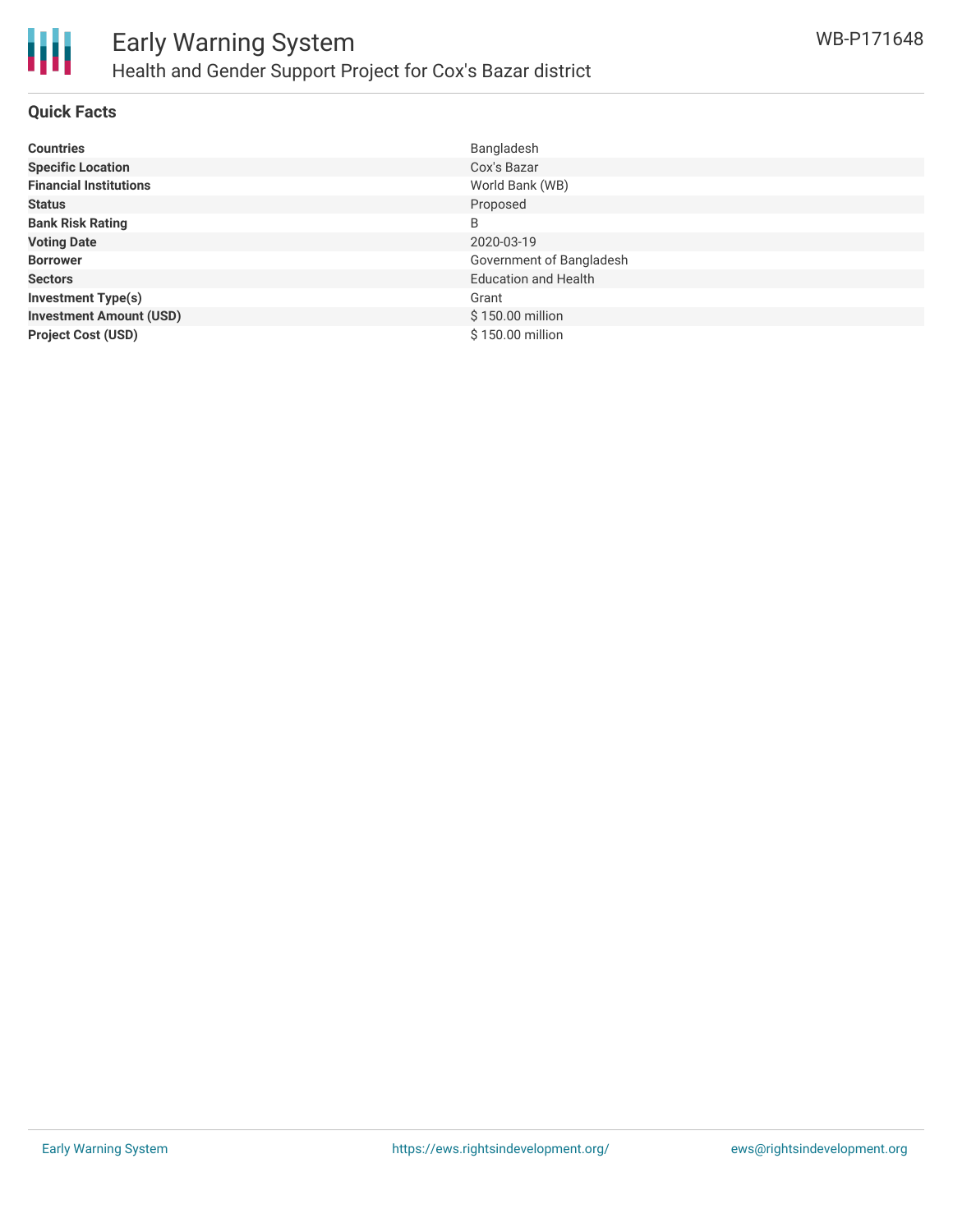

# **Project Description**

According to bank documents, "the project development objective is to improve the access to and utilization of Health, Nutrition and Population (HNP) and Gender Based Violence (GBV) response services among the host and the displaced Rohingya population (DRP) in Cox's Bazaar district. These include community clinics (CC), union level facilities (UHFWC), Upazilla health complexes (UzHC), family planning centers and District Sadar hospital (DSH). The proposed project aims to enhance the quality and accessibility of environment and social services within the project area."

The project will involve minor repair and renovation for the CCs, UHFWC, UzHC, DSH, OCC as well as setting up of two to three new One-Stop Crisis Cells at selected Upazillas. Provision of water supply, sanitation (including toilets) and power supply at these health clinics will also be upgraded to ensure requirements to provide services.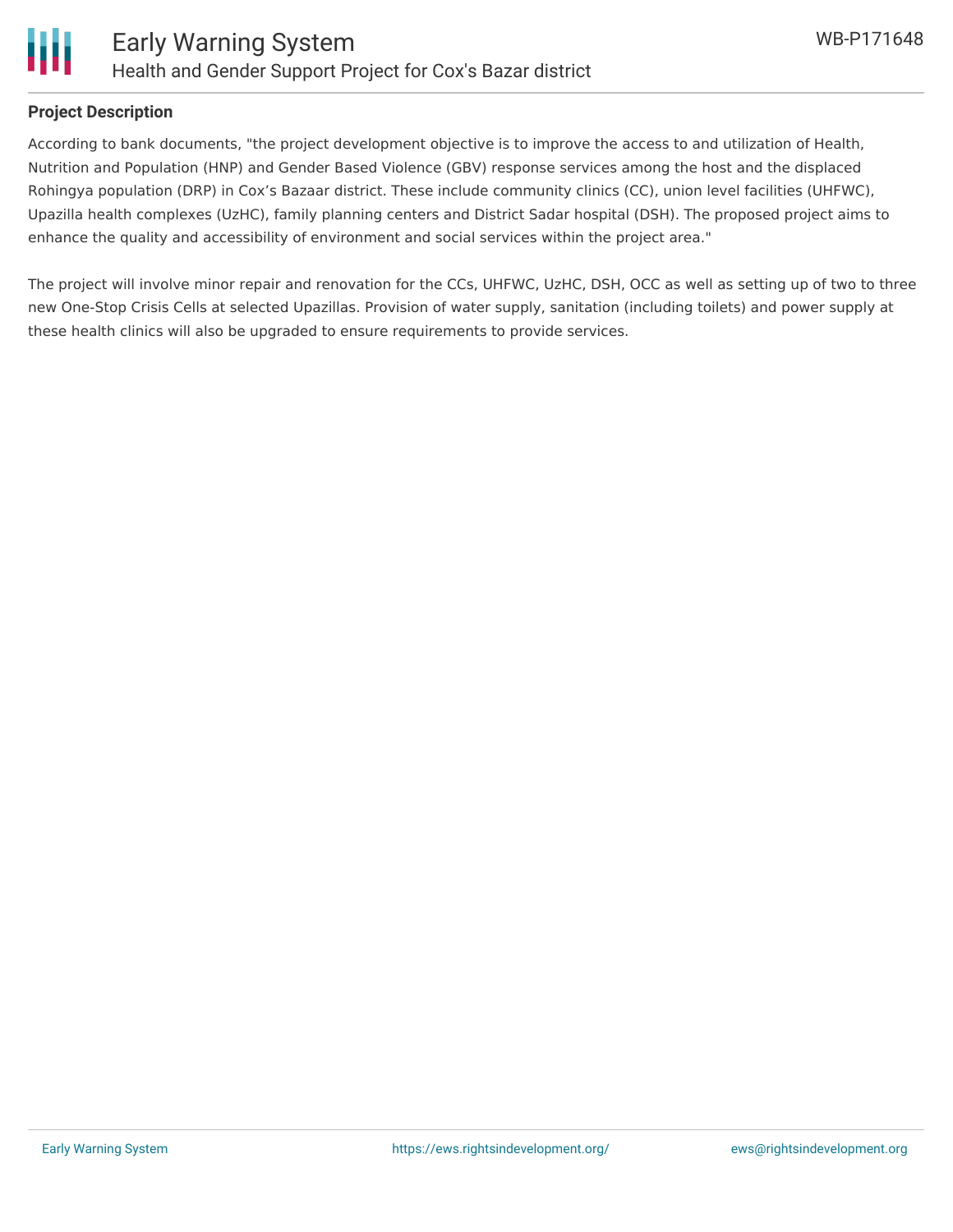

# **Investment Description**

World Bank (WB)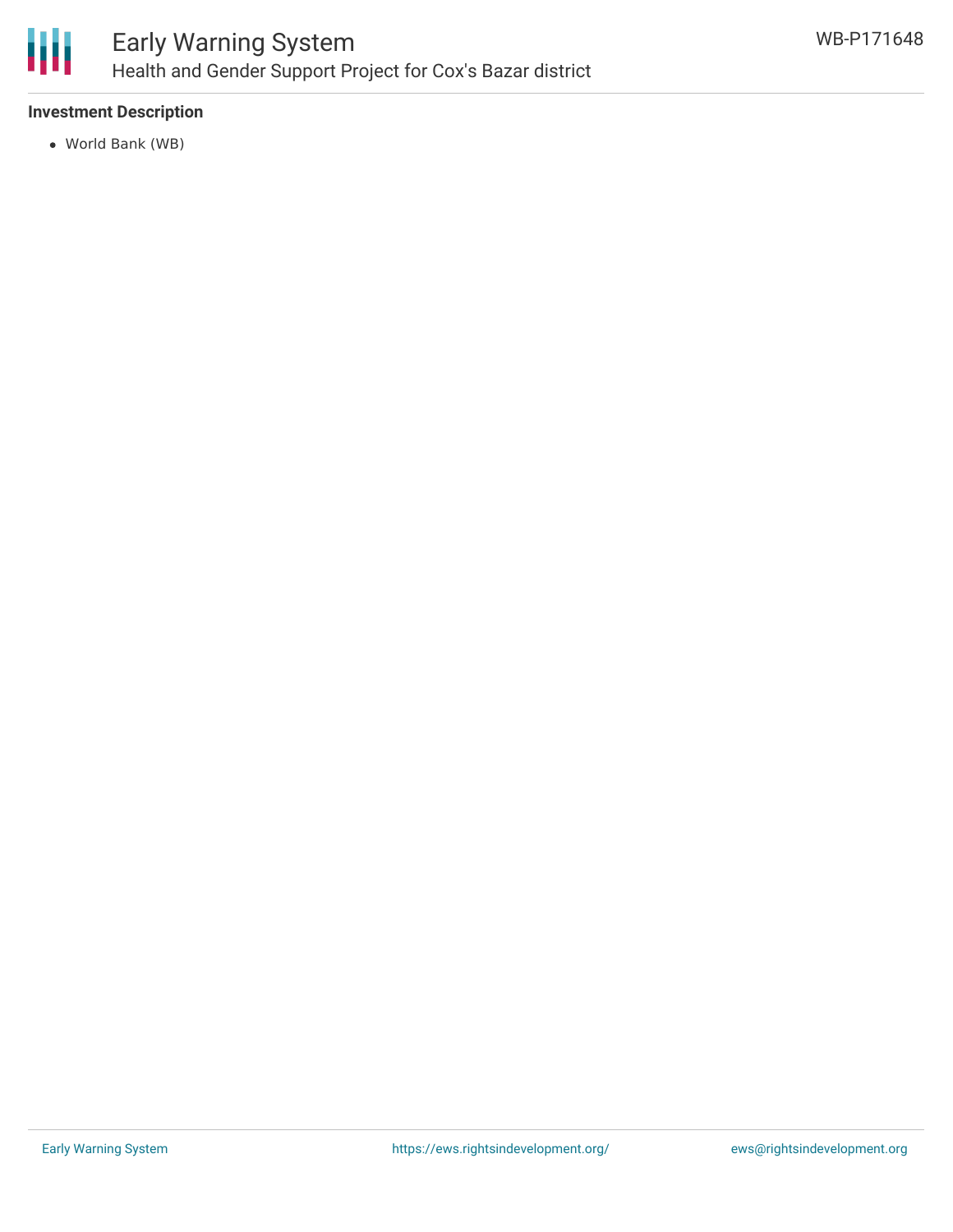

# **Contact Information**

**World Bank**

Bushra Binte Alam Senior Health Specialist Telephone No:5764+4350 Email:balam@worldbank.org

**Sabah Moyeen**

Senior Social Development Specialist Telephone No:5764+4313 Email:smoyeen@worldbank.org

#### **Borrower/Client/Recipient**

Borrower: Ministry of Health and Family Welfare, Government of Bangladesh

Borrower: The People's Republic of Bangladesh

Implementing Agencies Ministry of Healthand Family Welfare, Government of Bangladesh MD ASHADUL ISLAM **Secretary** [secretary@hsd.gov.bd](mailto:secretary@hsd.gov.bd)

---

#### ACCOUNTABILITY MECHANISM OF WORLD BANK

The World Bank Inspection Panel is the independent complaint mechanism and fact-finding body for people who believe they are likely to be, or have been, adversely affected by a World Bank-financed project. If you submit a complaint to the Inspection Panel, they may investigate to assess whether the World Bank is following its own policies and procedures for preventing harm to people or the environment. You can contact the Inspection Panel or submit a complaint by emailing ipanel@worldbank.org. You can learn more about the Inspection Panel and how to file a complaint at: http://ewebapps.worldbank.org/apps/ip/Pages/Home.aspx.